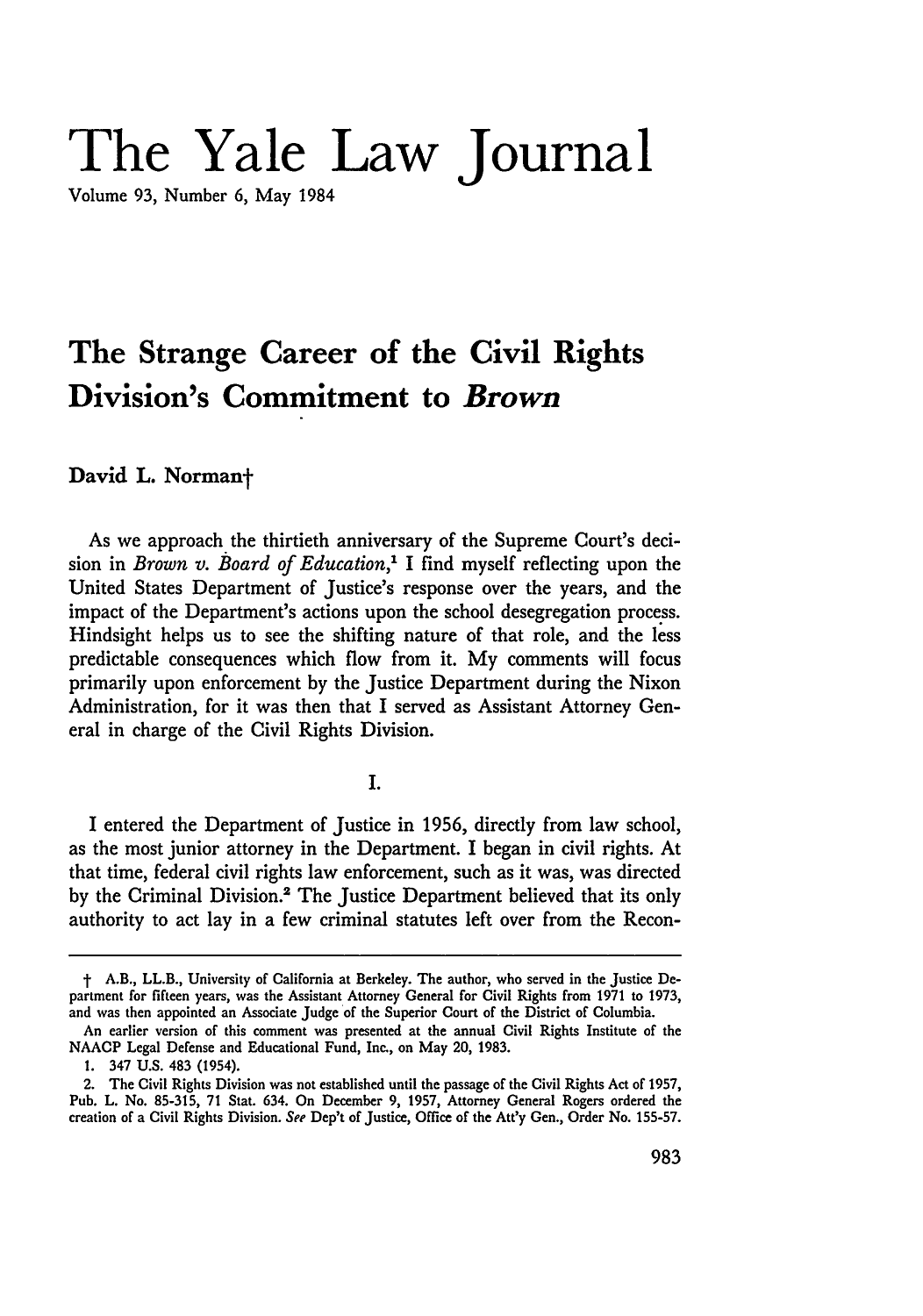struction Era, principally 18 U.S.C.  $\S$  242,<sup>3</sup> the "police brutality" statute.<sup>4</sup>

And so, in the early years following *Brown,* the Justice Department in general refrained from school desegregation litigation. No serious consideration was given to instituting prosecutions under section 242 against school officials who had deliberately segregated students. Some members of the Department thought that the requisite intent to deprive the students of their constitutional rights was absent, since the doctrine of "separatebut-equal" had but recently been abandoned and the doctrine of "all deliberate speed" had but recently been approved. Others took the more pragmatic view that, whether segregation violated section 242 or not, the chances of getting indictments, much less convictions, was zero.<sup>5</sup>

Whatever we may think about this inaction today, with the benefit of history and hindsight, the fact is that during the first ten years after *Brown,* the federal government had a very limited role in furthering school desegregation. Its role was pretty much restricted to seeking desegregation in so-called "federal impact" areas, that is, in school districts which served large numbers of military dependents,<sup>6</sup> and occasionally to recommending the use of federal marshals and troops to open schoolhouse doors or to curb the violence connected with school desegregation.<sup>7</sup> Even the Department's participation as an *amicus curiae* was fairly infrequent.

This is not intended as a criticism. It is simply a recognition of an historical and sociological fact-in the first decade following *Brown,* public school desegregation moved forward with all deliberate delay.8 Even

8. In 1964, the year in which the Supreme Court finally declared that "[t]he time for mere 'deliberate speed' has run out," Griffin v. County School Bd., 377 U.S. 218, 234 (1964), less than two percent of black students in the South were attending integrated schools. U.S. COMM'N **ON** CIVIL

<sup>3.</sup> The statute reads:

Whoever, under color of any law, statute, ordinance, regulation, or custom, willfully subjects any inhabitant of any State, Territory, or District to the deprivation of any rights, privileges, or immunities secured or protected by the Constitution or laws of the United States, or to different punishments, pains, or penalties, **. . .** by reason of his color, or race, than are prescribed for the punishment of citizens, shall be fined not more than \$1,000 or imprisoned not more than one year, or both; and if death results shall be subject to imprisonment for any term of years or for life.

<sup>18</sup> U.S.C. § 242 (1982).

*<sup>4.</sup> See, e.g.,* Williams v. United States, 341 U.S. 97 (1951); Screws v. United States, 325 **U.S.** 91 (1945). There is only one reported case in which a public school official was prosecuted under Revised Statute § 5510, the precursor to § 242. *See* United States v. Buntin, **10** F. **730** (C.C.S.D. Ohio 1882).

<sup>5.</sup> Fresh in the Department's memory was the fact that, after a prolonged and vigorous grand jury investigation of voting discrimination in numerous parishes in Louisiana, the Justice Department had been unable to obtain any indictments.

*<sup>6.</sup> See, e.g.,* 1963 ATr'y *GE.N.* **ANN.** REP. 187; 1962 Arr'y **GEN. ANN.** REP. 168-70.

<sup>7.</sup> For example, the Department participated as an amicus in *Brown* itself and in the Little Rock desegregation case, Cooper v. Aaron, 358 U.S. 1 (1958). In Bullock v. United States, 265 F.2d 683 (6th Cir.), *cert. denied,* **360** U.S. **909** (1959), the Department prosecuted several men who sought to prevent the implementation of a federal court's desegregation order.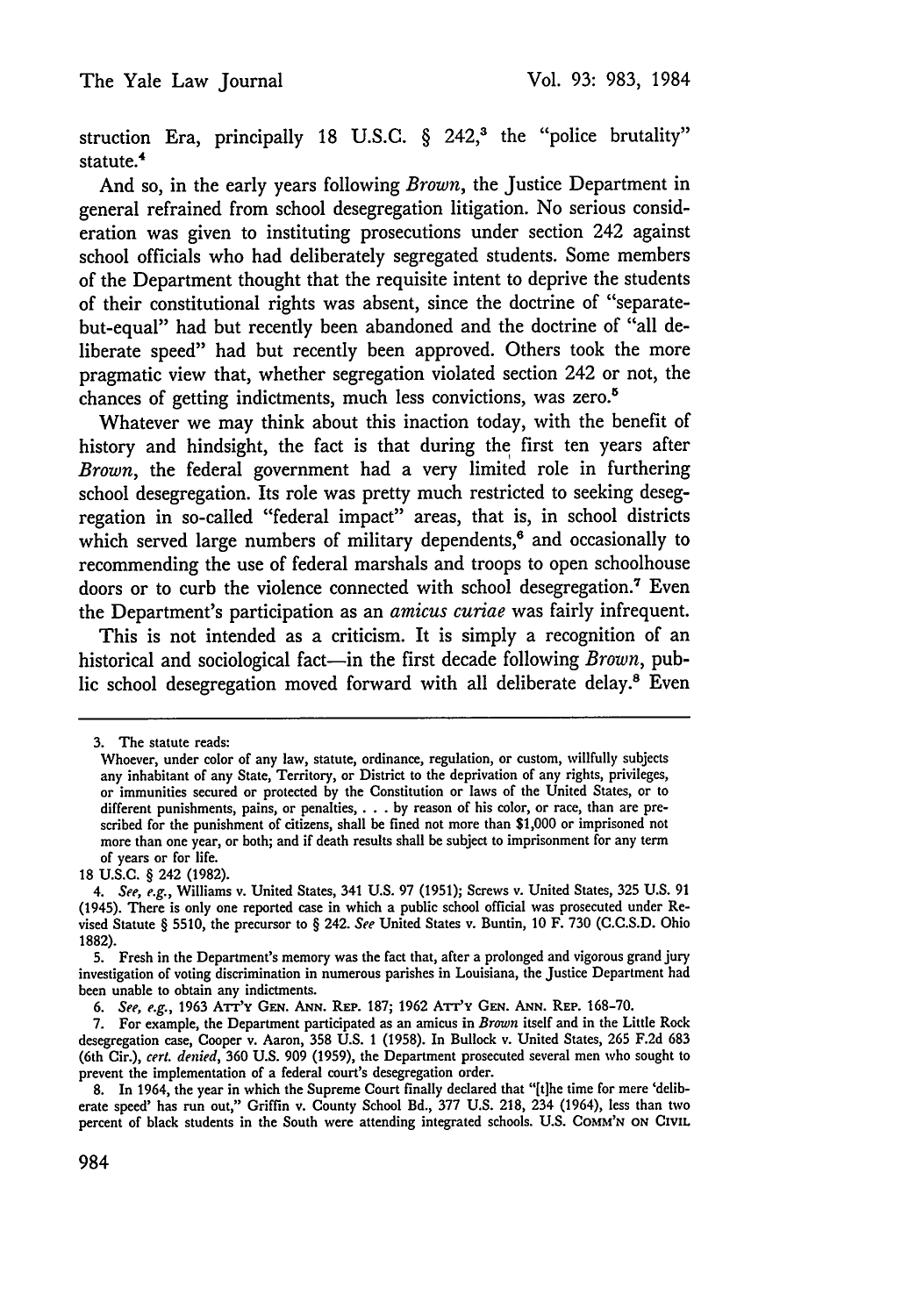private litigants were extremely cautious and selective in their choice of when and where to commence lawsuits-starting in the early post-Brown years in those school districts where the probability for some success with the least amount of violence was highest. Indeed, it would have been absurd to suggest filing suits to desegregate the elementary and secondary schools of rural Mississippi before James Meredith could successfully be enrolled at the University of Mississippi.

And so, with minor exceptions, it was not until after the passage of the Civil Rights Act of 1964' that the Justice Department became active in public school desegregation litigation. But even this enforcement effort had a slow beginning. Most of the Civil Rights Division's resources were already committed to the eradication of voting discrimination in the Deep South. In addition, the Act itself contained some built-in braking influences. Title IV contemplated a complaint procedure, involving certification by the Attorney General himself in every school desegregation case filed by the Department.<sup>10</sup> Further, it provided no guidelines to aid in determining when the Attorney General should intervene under Title **IX11** in privately initiated cases. For reasons like this, it was not until after the voting-rights crisis—the Selma March and the passage and implementation of the Voting Rights Act of 1965<sup>12</sup>—that the school desegregation enforcement effort really got moving.

II.

I see the history of federal implementation of the decision in *Brown* as consisting of two rather distinct periods. The 1960's were the era of the establishment of principles-for example, the rise and fall of freedom of choice13 and the establishment and spread of *Green v. County School Board's* "root-and-branch" approach<sup>14</sup> to the removal of racial segregation in the public schools. Near the end of this era, federal filings of and interventions in school desegregation suits surged.

The second period, which I call the remedial era, began at about the

RIGHTS, FULFILLING THE LETTER AND SPIRIT OF THE LAW: DESEGREGATION OF THE NATION'S **PUBLIC SCHOOLs** 4 (1976).

<sup>9.</sup> Pub. L. No. 88-352, **78** Stat. 241 (1964) (codified as amended at 42 U.S.C. §§ 2000a-2000h **(1976** & Supp. V **1981)).**

**<sup>10.</sup>** *Id. §* 407(a), **78** Stat. at 248 (codified as amended at 42 **U.S.C.** § 2000c-6(a) **(1976)).**

**<sup>11.</sup>** *Id. §* **902, 78** Stat. at **266-67** (codified as amended at 42 **U.S.C.** *§* 2000h-2 **(1976)).**

<sup>12.</sup> Pub. L. No. **89-110, 79** Stat. 437 **(1965)** (codified as amended at 42 **U.S.C.** *§§* **1971, 1973-1973dd (1976** & West Supp. **1983)).**

**<sup>13.</sup>** See, e.g., Wright v. Council of City of Emporia, 407 **U.S.** 451 **(1972)** (requiring modification of "freedom of choice" desegregation plan initiated in **1965** since it had failed to lead to any integration); Green v. County School Bd., **391 U.S.** 430 **(1968)** (rejecting "freedom of choice" plan as inadequate to eliminate de jure segregation).

<sup>14.</sup> Green v. County School Bd., **391 U.S.** at **437-38.**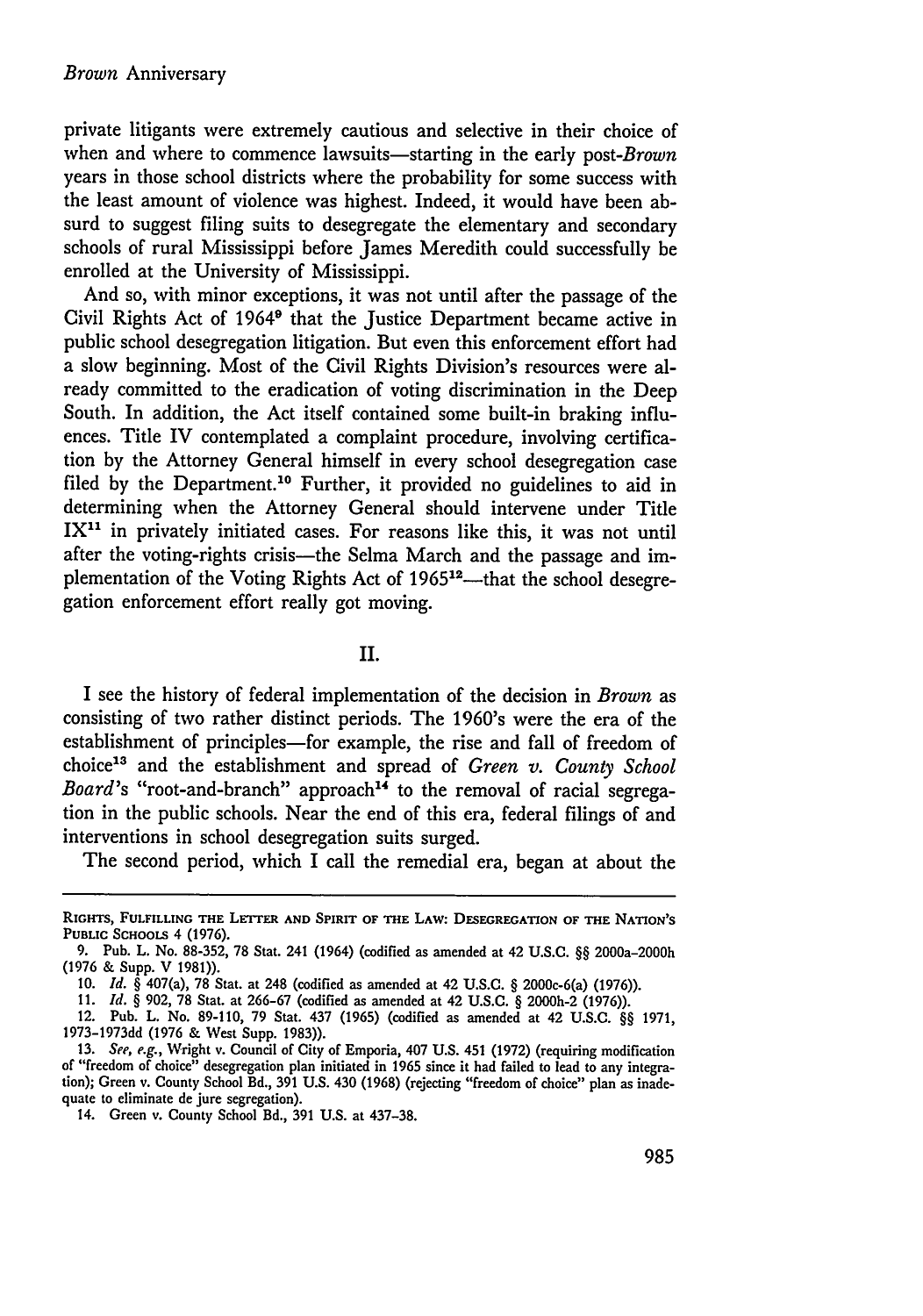same time that Richard Nixon began his first term as President. I once heard it said that President Nixon was left holding the remedial *Brown* bag. Following the Supreme Court's decision in *Green v. County School Board* in 1968, the Justice Department filed a large number of "root-andbranch" motions throughout the South. In connection with these motions, the Office of Education (in what was then the Department of Health, Education, and Welfare) often developed total desegregation plans to serve as proposed court orders. As a result, in Mississippi, for example, some thirty school districts were scheduled to desegregate fully commencing in the fall term of 1969. What happened then is familiar history. At the eleventh hour, federal officials had a change of heart and requested the district court to delay implementing those desegregation plans. The court granted that request, but the Supreme Court, in *Alexander v. Holmes County*,<sup>15</sup> promptly reversed.

It was then that effective federal remedial enforcement of *Brown* really got under way. To that end, the Nixon Administration introduced several innovative procedures and programs. First, the Civil Rights Division was reorganized along subject-matter lines.<sup>16</sup> Since about 1964, it had been organized geographically. Lawyers working in geographic sections were expected to handle all types of civil rights enforcement problems, including employment discrimination, voting discrimination, police brutality, and school segregation. Under the reorganization, lawyers were assigned to work in sections organized according to areas of enforcement-education, employment, or voting. Under this structure, lawyers in the Education Section could devote their entire time and talents to school desegregation. I think history will support my conclusion that the reorganization contributed significantly to the effective enforcement of the *Brown* decision.

Second, teams made up of high-level officials, lawyers, and staff from the Departments of Justice and HEW traveled to various key localities to assist with desegregation. Their basic mission was to meet with state and local officials, primarily school officials, to discuss the implementation of desegregation plans. These travelling teams carried an important message: The Court has ruled; you must desegregate; we will try to help you with whatever problems you might run into; but we must enforce the law.

Third, there existed a highly structured and extremely effective coordination between the Departments of Justice and HEW in the development and implementation of school desegregation plans. A joint committee was

**<sup>15. 396</sup> U.S. 19 (1969)** (per curiam).

<sup>16.</sup> *Compare* 1965 **ATr'y GEN. ANN. REP. 168-69** (reporting that Division had been reorganized on geographical lines) with 1970 ATT'Y GEN. ANN. REP. 82 (Division organized into sections on basis **of** subject matter).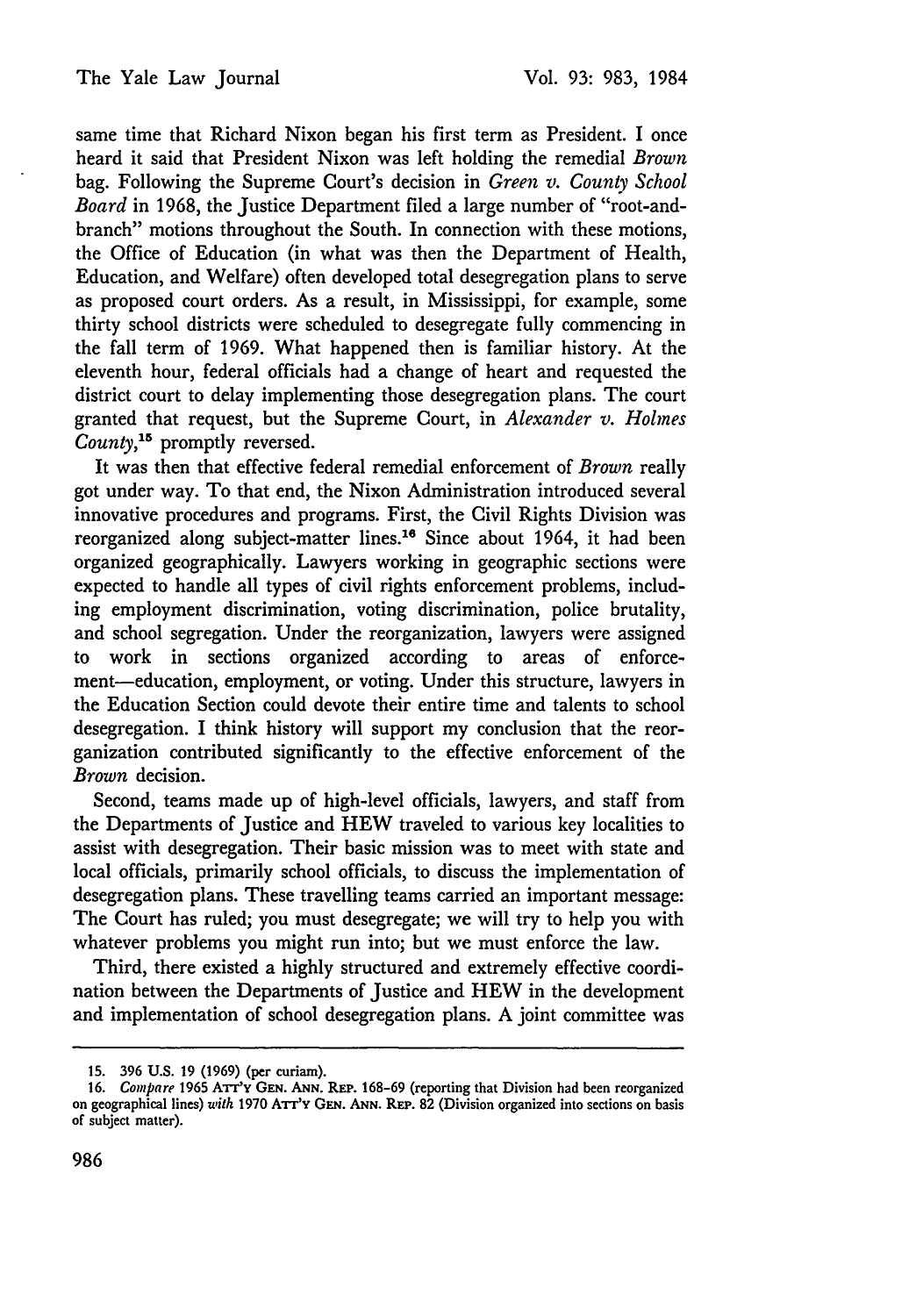formed to serve as a kind of federal desegregation coordinating committee and review board. Unlike many executive-branch committees, this one really worked-it was not a bureaucratic excuse for nonwork. The committee met regularly and frequently. Every federally developed desegregation plan had to be reviewed and approved by this committee. Staff members intimately familiar with the local school districts involved and equipped with charts, street maps, bus routes, and financial information, would make detailed presentations of alternative desegregation plans to the committee. After careful analysis and review, and sometimes with amendments and modifications, the committee would approve the desegregation plan before it.

In addition, the Justice Department initiated what was commonly called "statewide" school desegregation litigation. The approach was sparked by the determination to desegregate "at once," coupled with the need to conserve resources. In Georgia alone, for example, more than one hundred individual school districts remained out of compliance with *Brown.* The traditional approach would have required the preparation and filing of more than one hundred lawsuits in Georgia alone. Under a conventional Title IV approach, the Attorney General would have needed complaints from aggrieved persons in each school district. The breakthrough came with the simple yet creative recognition that, since the state board of education was an active participant in maintaining segregation in each district, an individual complaint from district  $X$  was also a complaint against the state board. Once the state board was properly before the court, it could be required to do a constitutional cleaning of its entire house.<sup>17</sup> In large part because of the statewide approach, more districts were desegregated during the early 1970's than during any other period following *Brown.*

What is so remarkable about this structure is that every federally developed desegregation plan had the support of the entire federal executive branch from top to bottom-from the White House on down. The review process ensured that the executive branch was satisfied that a plan met constitutional requirements and that its implementation was feasible. One might ask whether the federal government, either before or since, has similarly spoken with one voice in this area.

These positive programs may surprise those people who observed Mr. Nixon's public opposition to busing to achieve racial balance. But there was no real inconsistency. The approach might be characterized as follows: "We respect the courts. We may not always agree with them, but it

**<sup>17.</sup>** The statewide approach was eventually used in several states, including Texas, Georgia, Arkansas, Mississippi, and South Carolina.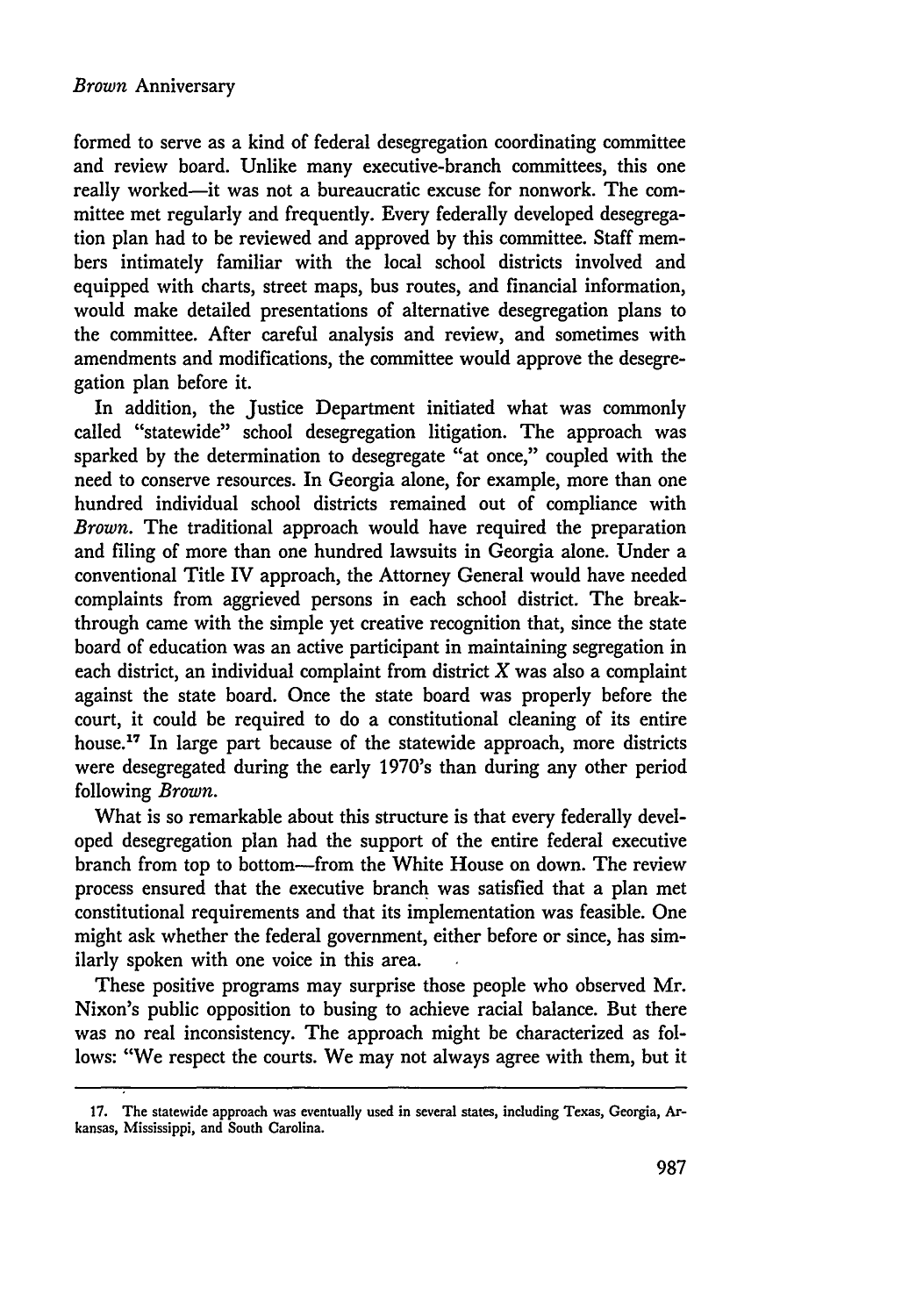is our job to implement their decisions. We will try to do so in the least disruptive way."

In his comprehensive statement on school desegregation, President Nixon stated:

It will be the purpose of this administration to carry out the law fully and fairly **....**

I have instructed the Attorney General, the Secretary of Health, Education, and Welfare, and other appropriate officials of the Government to be guided by these basic principles and policies:

**• ..**Deliberate racial segregation of pupils by official action is unlawful, wherever it exists. In the words of the Supreme Court, it must be eliminated "root and branch"-and it must be eliminated at  $\frac{1}{2}$ once.<sup>18</sup>

In that same statement, the President promised to ask Congress for \$1.5 billion to "give substance" to his commitment to desegregation: "Words often ring empty without deeds. In government, words can ring even emptier without dollars."<sup>19</sup>

In May 1970, about two months later, the head of the Civil Rights Division told the press: "I think everyone realizes the law is going to be enforced. This is it."20 These were not empty words. The federal drive saw virtually total desegregation of the public schools in the eleven southern states by the fall term of 1970.

Mr. Nixon publicly opposed massive transportation of school children. Yet his statement reflected a realistic recognition that dual school systems could not be made unitary without busing students. His position on busing drew heavily upon the distinction between "de jure" and "de facto" segregation. The Constitution required "root and branch" remedies, including busing, for de jure segregation. The Constitution did not require such remedies for de facto segregation, surely not busing to achieve racial balance. As to the former, he would enforce the law vigorously; with the latter, he would urge restraint.

Although enforcing *Green and Alexander* was a difficult and complex task for enforcement officials, the courts, and school boards, the moral simplicities of the issue mobilized the nation to act. That action carried over into remedies for de facto segregation as well until the movement for desegregation slowed down in an atmosphere of doubt and rethinking.

**<sup>18.</sup>** Desegregation of American Elementary and Secondary Schools: Statement by the President Setting Forth Administration Policies, 6 *WEEKLY* COMP. PREs. Doc. 424, 434 (Mar. 24, **1970). 19.** *Id.* at 436.

<sup>20.</sup> Wash. Post, May **30, 1970,** at **Al,** col. 4.